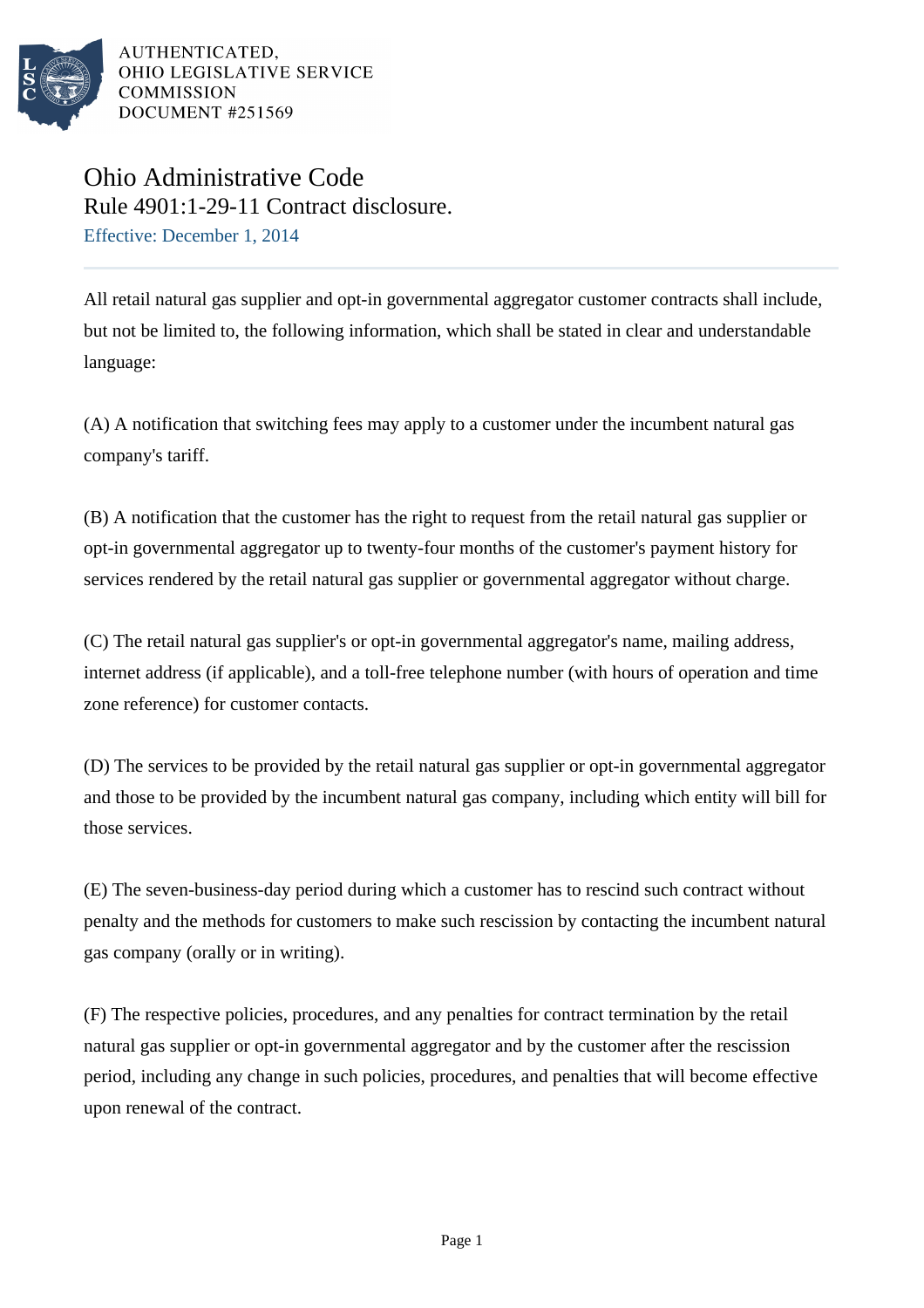

AUTHENTICATED. OHIO LEGISLATIVE SERVICE **COMMISSION DOCUMENT #251569** 

(G) A notification as to the consequences of nonpayment:

(1) In the case where a retail natural gas supplier or opt-in governmental aggregator bills for its own services, a notification that, should the customer fail to pay the bill or fail to meet any agreed-upon payment arrangement, the customer's contract may be terminated by the retail natural gas supplier or opt-in governmental aggregator on fourteen days' notice and that early termination penalties may apply.

(2) In the case where the natural gas company bills for the commodity service of a retail natural gas supplier and/or opt-in governmental aggregator, a notification that, should the customer fail to pay the bill or fail to meet any agreed-upon payment arrangement, the customer's service may be terminated in accordance with the incumbent natural gas company's tariffs and the customer's contract with its retail natural gas supplier and/or opt-in governmental aggregator may be automatically terminated, leading to early termination penalties.

(H) A statement that the contract automatically terminates if any of the following occurs:

(1) The requested service location is not served by the incumbent natural gas company.

(2) The customer moves outside the incumbent natural gas company service area or to an area not served by the retail natural gas supplier or opt-in governmental aggregator.

(3) The retail natural gas supplier or opt-in governmental aggregator returns the customer to the customer's incumbent natural gas company's applicable tariff service, provided that the retail natural gas supplier or opt-in governmental aggregator is permitted to terminate the contract under the terms and conditions of the contract.

(I) Notification regarding contract termination by the customer:

(1) A statement that the customer has a right to terminate the contract without penalty in the event the customer relocates outside the service territory of the incumbent natural gas company or within the service territory of an incumbent natural gas company that does not permit portability of the contract.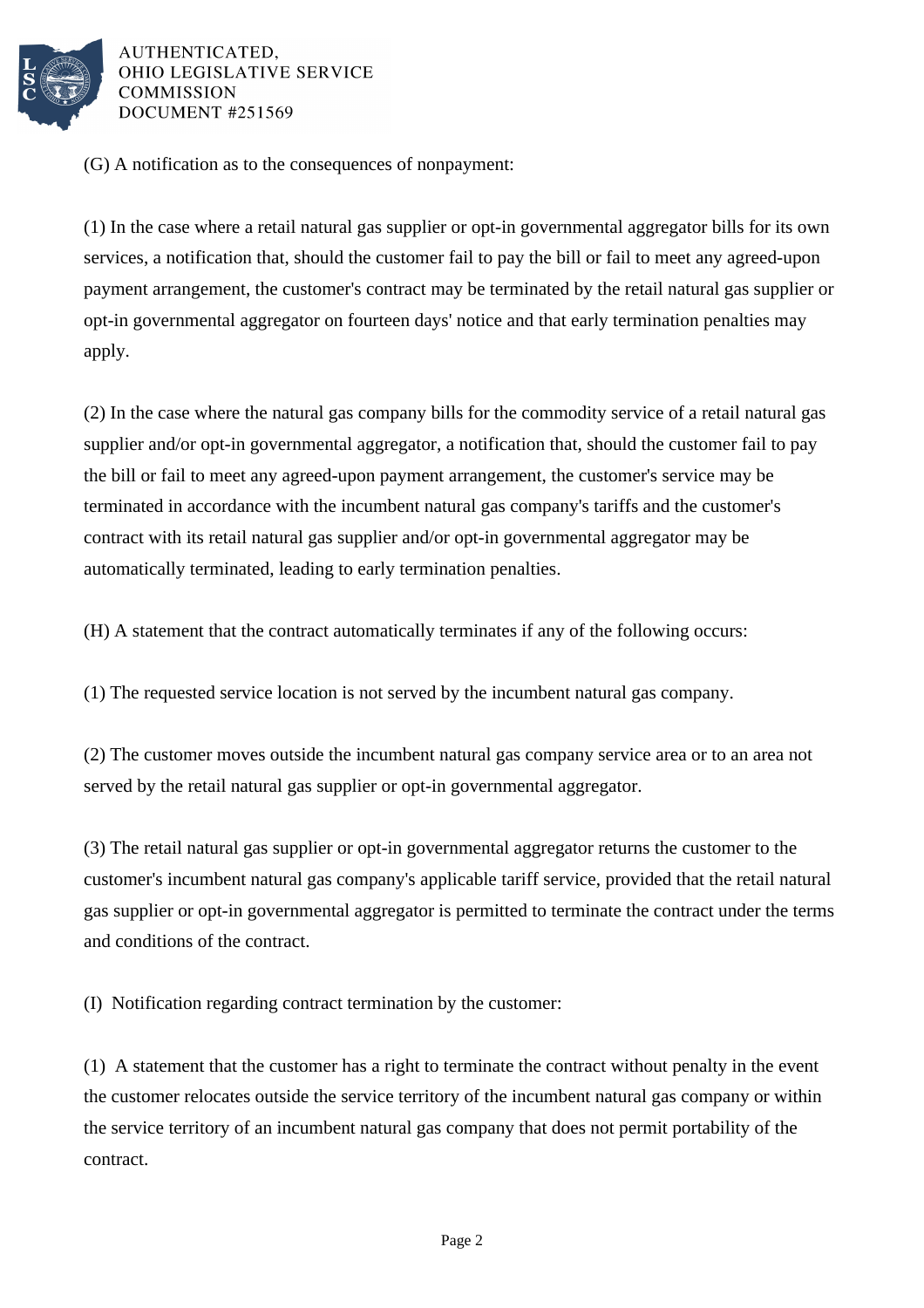

AUTHENTICATED, OHIO LEGISLATIVE SERVICE **COMMISSION DOCUMENT #251569** 

(2) If the contract allows the retail natural gas supplier or opt-in governmental aggregator the right to terminate the contract for any reason other than those reasons set forth in paragraph  $(H)(2)$  of rule 4901:1-29-10 of the Administrative Code, then a statement that the customer has a right to terminate the contract without penalty at any time.

(J) An itemized list and explanation of all prices in clear and understandable language and all fees associated with the service such that:

(1) For fixed-rate offers, such information shall, at minimum, include: the cost per Ccf or Mcf, whichever is consistent with the incumbent natural gas company's billing format, for competitive retail natural gas service, if the product is based on a per-unit price, or for flat-monthly rate offers, a specific listing of the rate to be charged per month for the duration of the contract; the amount of any other recurring or nonrecurring retail natural gas supplier or opt-in governmental aggregator charges; and a statement that the customer will incur additional charges for the incumbent natural gas company's services.

(2) For variable-rate offers, such information shall, at minimum, include the amount of any other recurring or nonrecurring retail natural gas supplier or opt-in governmental aggregator charges; a statement that the customer will incur additional charges for the incumbent natural gas company's services; and either of the following options:

(a) A clear and understandable formula, based on publicly available indices or data, that the retail natural gas supplier or opt-in governmental aggregator will use to determine the rate that will be charged.

(b) A clear and understandable explanation of the factors that will cause the price per Ccf or Mcf, whichever is consistent with the incumbent natural gas company's billing format, to vary (including any related indices) and how often the price can change. In the event the retail natural gas supplier or opt-in governmental aggregator chooses to follow this option, no early termination fee may be charged.

(K) The terms and conditions of service, including any restrictions and limitations associated with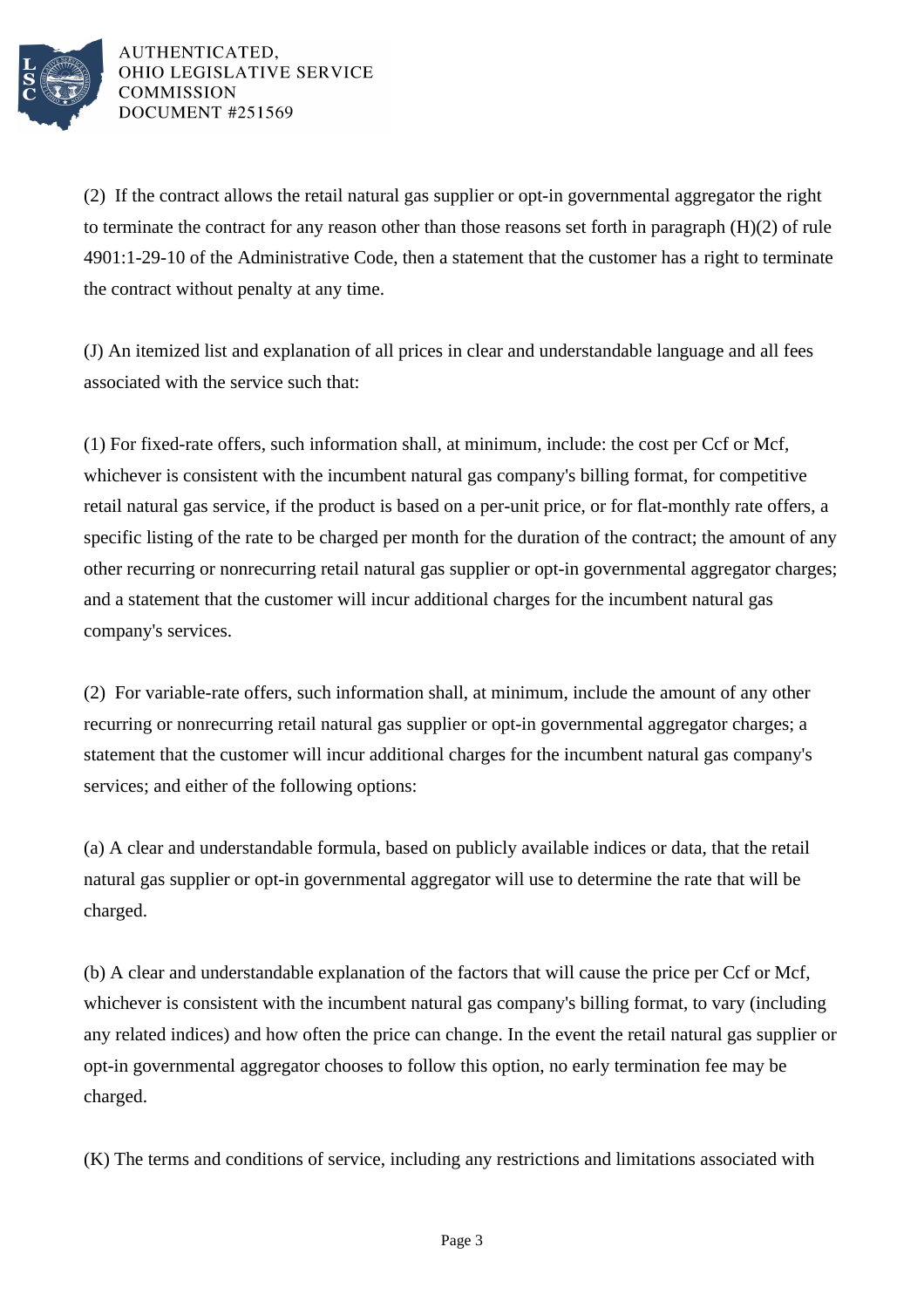

AUTHENTICATED. OHIO LEGISLATIVE SERVICE **COMMISSION DOCUMENT #251569** 

the service or product offered.

(L) Procedures for handling complaints and disputes, including the following:

"If your complaint is not resolved after you have called (name of retail natural gas supplier or opt-in governmental aggregator), or for general utility information, residential and business customers may contact the public utilities commission of Ohio (PUCO) for assistance at 1-800-686-7826 (toll free) from eight a.m. to five p.m. weekdays, or at http://www.puco.ohio.gov. Hearing or speech impaired customers may contact the PUCO via 7-1-1 (Ohio relay service)."

(M) A statement that:

"The Ohio consumers' counsel (OCC) represents residential utility customers in matters before the PUCO. The OCC can be contacted at 1-877-742-5622 (toll free) from eight a.m. to five p.m. weekdays, or at http://www.pickocc.org."

(N) Billing intervals and any late payment fees.

(O) Contract duration, including the estimated starting and expiration month and year.

(P) Whether the contract contains an automatic renewal provision and the terms of such provision.

(Q) Any credit, deposit, and collection procedures, including terms and conditions associated with the return of any deposit at the time of contract termination.

(R) Who will bill for the retail natural gas supplier's or opt-in governmental aggregator's service(s).

(S) A notification that the customer's social security number, account number(s), or any customer information will not be released without the customer's express written consent except in accordance with rules 4901:1-28-04 and 4901:1-29-09 of the Administrative Code.

(T) If applicable, a notification that, if the customer voluntarily returns to the incumbent natural gas company after choosing a retail natural gas supplier or opt-in governmental aggregator, the customer